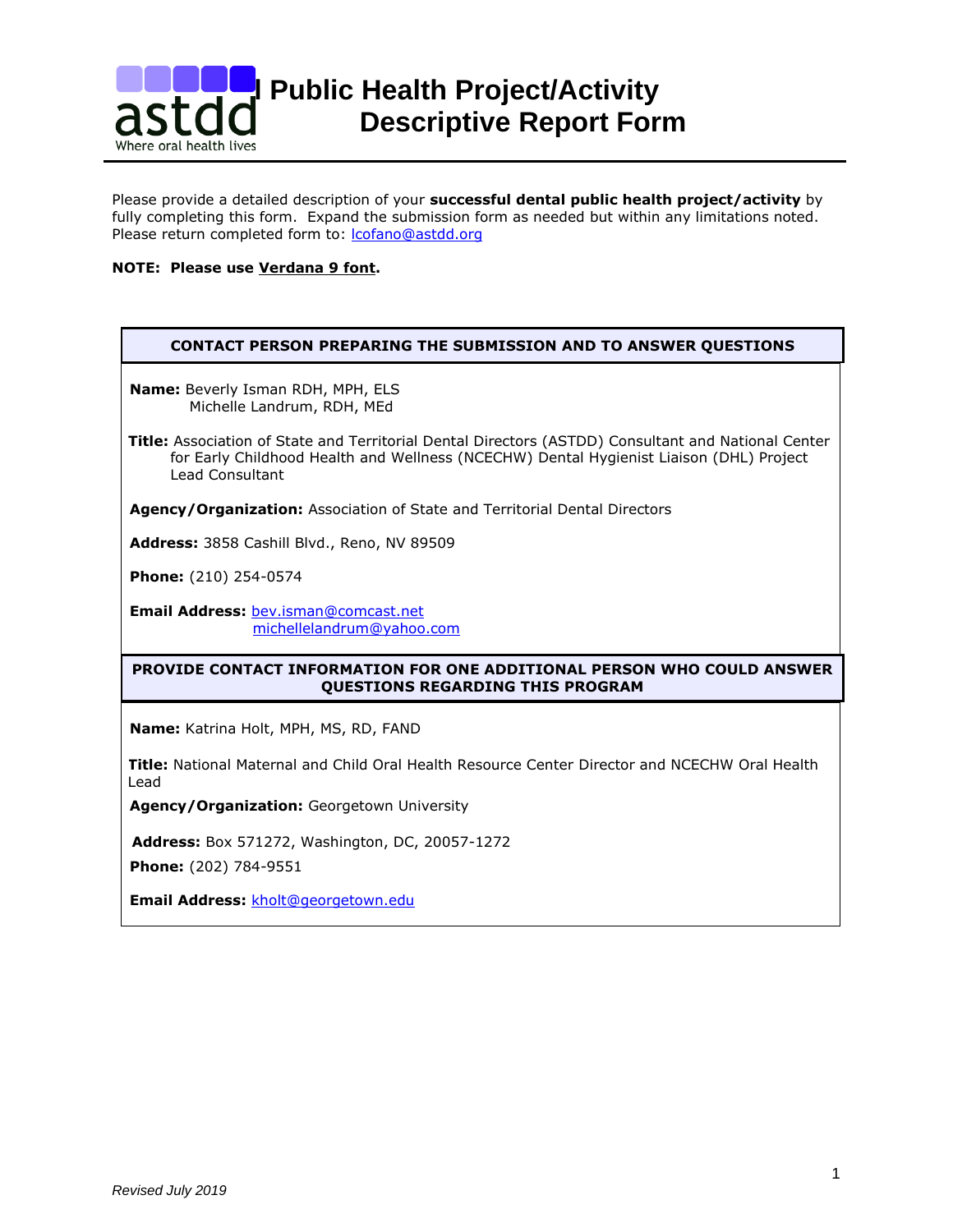| <b>SECTION I: ACTIVITY OVERVIEW</b>         |                                                                                                                           |                                                                                                                                                     |                                                                                                                                                                                             |  |
|---------------------------------------------|---------------------------------------------------------------------------------------------------------------------------|-----------------------------------------------------------------------------------------------------------------------------------------------------|---------------------------------------------------------------------------------------------------------------------------------------------------------------------------------------------|--|
| Title of the dental public health activity: |                                                                                                                           |                                                                                                                                                     |                                                                                                                                                                                             |  |
|                                             | <b>National Center for Early Childhood Education and Wellness:</b><br><b>Dental Hygienist Liaison Partnership Project</b> |                                                                                                                                                     |                                                                                                                                                                                             |  |
|                                             | <b>Public Health Functions*:</b> Check one or more categories related to the activity.                                    |                                                                                                                                                     |                                                                                                                                                                                             |  |
|                                             | "X"                                                                                                                       | <b>Assessment</b>                                                                                                                                   |                                                                                                                                                                                             |  |
|                                             |                                                                                                                           | 1. Assess oral health status and implement an oral health surveillance system.                                                                      |                                                                                                                                                                                             |  |
|                                             |                                                                                                                           | 2. Analyze determinants of oral health and respond to health hazards in the                                                                         |                                                                                                                                                                                             |  |
|                                             |                                                                                                                           | community<br>3. Assess public perceptions about oral health issues and educate/empower them<br>to achieve and maintain optimal oral health          |                                                                                                                                                                                             |  |
|                                             |                                                                                                                           |                                                                                                                                                     | <b>Policy Development</b>                                                                                                                                                                   |  |
|                                             | $\mathsf{x}$                                                                                                              |                                                                                                                                                     | 4. Mobilize community partners to leverage resources and advocate for/act on oral<br>health issues                                                                                          |  |
|                                             |                                                                                                                           |                                                                                                                                                     | 5. Develop and implement policies and systematic plans that support state and<br>community oral health efforts                                                                              |  |
|                                             |                                                                                                                           | <b>Assurance</b>                                                                                                                                    |                                                                                                                                                                                             |  |
|                                             |                                                                                                                           |                                                                                                                                                     | 6. Review, educate about and enforce laws and regulations that promote oral<br>health and ensure safe oral health practices                                                                 |  |
|                                             | $\mathsf{x}$                                                                                                              | 7. Reduce barriers to care and assure utilization of personal and population-based<br>oral health services                                          |                                                                                                                                                                                             |  |
|                                             |                                                                                                                           | 8. Assure an adequate and competent public and private oral health workforce                                                                        |                                                                                                                                                                                             |  |
|                                             |                                                                                                                           | 9. Evaluate effectiveness, accessibility and quality of personal and population-<br>based oral health promotion activities and oral health services |                                                                                                                                                                                             |  |
|                                             |                                                                                                                           | 10. Conduct and review research for new insights and innovative solutions to oral<br>health problems                                                |                                                                                                                                                                                             |  |
|                                             |                                                                                                                           |                                                                                                                                                     | *ASTDD Guidelines for State and Territorial Oral Health Programs that includes 10<br><b>Essential Public Health Services to Promote Oral Health</b>                                         |  |
|                                             |                                                                                                                           |                                                                                                                                                     | Healthy People 2020 Objectives: Check one or more key objectives related to the activity. If<br>appropriate, add other national or state HP 2020 Objectives, such as tobacco use or injury. |  |
|                                             | "X"                                                                                                                       |                                                                                                                                                     | <b>Healthy People 2020 Oral Health Objectives</b>                                                                                                                                           |  |
|                                             | X                                                                                                                         | $OH-1$                                                                                                                                              | Reduce the proportion of children and adolescents who have dental caries<br>experience in their primary or permanent teeth                                                                  |  |
|                                             | x                                                                                                                         | $OH-2$                                                                                                                                              | Reduce the proportion of children and adolescents with untreated dental<br>decay                                                                                                            |  |
|                                             |                                                                                                                           | $OH-3$                                                                                                                                              | Reduce the proportion of adults with untreated dental decay                                                                                                                                 |  |
|                                             |                                                                                                                           | OH-4                                                                                                                                                | Reduce the proportion of adults who have ever had a permanent tooth<br>extracted because of dental caries or periodontal disease                                                            |  |
|                                             |                                                                                                                           | $OH-5$                                                                                                                                              | Reduce the proportion of adults aged 45 to 74 years with moderate or<br>severe periodontitis                                                                                                |  |
|                                             |                                                                                                                           | OH-6                                                                                                                                                | Increase the proportion of oral and pharyngeal cancers detected at the<br>earliest stage                                                                                                    |  |
|                                             | x                                                                                                                         | $OH-7$                                                                                                                                              | Increase the proportion of children, adolescents, and adults who used the<br>oral health care system in the past year                                                                       |  |
|                                             | x                                                                                                                         | OH-8                                                                                                                                                | Increase the proportion of low-income children and adolescents who                                                                                                                          |  |
|                                             |                                                                                                                           | OH-9                                                                                                                                                | received any preventive dental service during the past year<br>Increase the proportion of school-based health centers with an oral health                                                   |  |
|                                             |                                                                                                                           | OH-10                                                                                                                                               | component<br>Increase the proportion of local health departments and Federally<br>Qualified Health Centers (FQHCs) that have an oral health component                                       |  |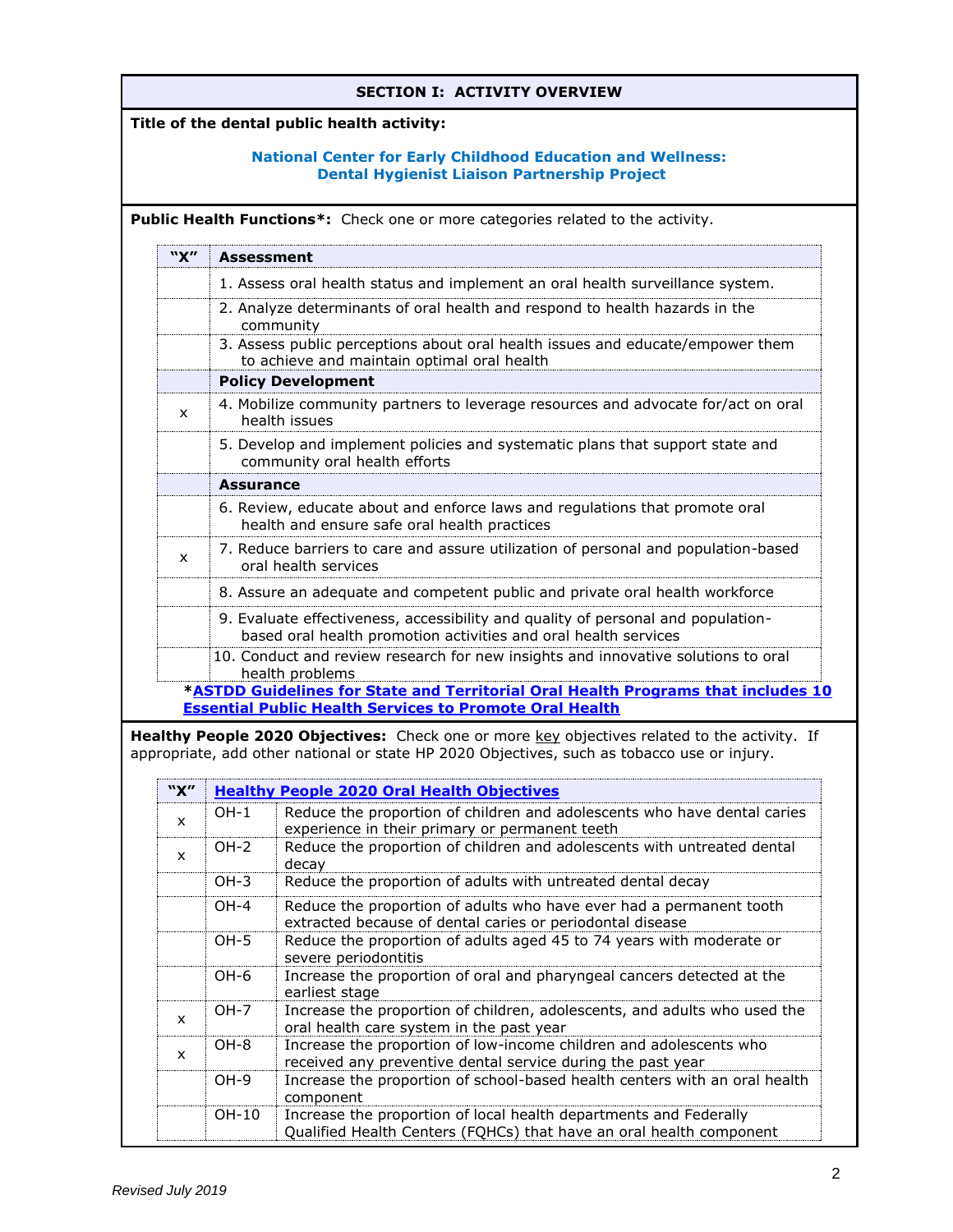| "X" | Other national or state Healthy People 2020 Objectives: (list objective<br>. |                                                                                                                                                                                                                     |  |
|-----|------------------------------------------------------------------------------|---------------------------------------------------------------------------------------------------------------------------------------------------------------------------------------------------------------------|--|
|     | OH-17                                                                        | Increase health agencies that have a dental public health program<br>directed by a dental professional with public health training                                                                                  |  |
|     | OH-16                                                                        | Increase the number of States and the District of Columbia that have an<br>oral and craniofacial health surveillance system                                                                                         |  |
|     | OH-15                                                                        | Increase the number of States and the District of Columbia that have a<br>system for recording and referring infants and children with cleft lips and<br>cleft palates to craniofacial anomaly rehabilitative teams |  |
|     | $OH-14$                                                                      | Increase the proportion of adults who receive preventive interventions in<br>dental offices                                                                                                                         |  |
|     | $OH-13$                                                                      | Increase the proportion of the U.S. population served by community water<br>systems with optimally fluoridated water                                                                                                |  |
| X   | OH-12                                                                        | Increase the proportion of children and adolescents who have received<br>dental sealants on their molar teeth                                                                                                       |  |
|     | OH-11                                                                        | Increase the proportion of patients who receive oral health services at<br>Federally Qualified Health Centers each year                                                                                             |  |

|  | Concernational or state <u>meaning a copie zozo objectives</u> . (not objective |
|--|---------------------------------------------------------------------------------|
|  | number and topic)                                                               |
|  |                                                                                 |
|  |                                                                                 |
|  |                                                                                 |
|  |                                                                                 |
|  |                                                                                 |
|  |                                                                                 |

**Provide 3-5 Key Words (e.g. fluoride, sealants, access to care, coalitions, policy, Medicaid, etc.) These will assist those looking for information on this topic:** Head Start, child care, access to care, partnerships, coordination, oral health promotion/disease prevention

### **Executive Summary: Complete after Section II: Detailed Activity Description. Please limit to 300 words in one or two paragraphs.**

Provide a brief description of the dental public health activity. Include information on: (1) what is being done; (2) who is doing it and why; (3) associated costs; (4) outcomes achieved (5) lessons learned, both positive and negative.

Since 2001 the Association of State and Territorial Dental Directors (ASTDD) and the National Maternal and Child Oral Health Resource Center (OHRC) have partnered to provide technical assistance and training (T/TA) to Early Head Start (EHS) and Head Start (HS) programs and since 2015 to child care programs, yet oral diseases still pose a health problem for pregnant women, and EHS/HS enrollees and staff receive inconsistent, confusing, or inadequate oral health messaging.

The American Academy of Pediatrics (AAP) received cooperative agreements from the Office of Head Start (OHS) to support EHS/HS programs (2011–2015) and from OHS and the Office of Child Care to support EHS/HS and child care programs (2015–2020). For both agreements, AAP contracted with OHRC for the oral health component, which contracted with ASTDD to coordinate the Dental Hygienist Liaison (DHL) project starting in 2012. ASTDD partnered with the American Dental Hygienists' Association to help recruit DHLs in all states.

DHLs volunteer to perform several collaborative activities:

- Serve as communication links between the national center and EHS/HS/child care agencies
- Collaborate with state organizations such as oral health programs, HS collaboration offices and HS associations, and child care agencies
- Promote and share oral health information and resources with EHS/HS/child care program staff
- Offer strategies to improve access to oral health care for pregnant women and children
- Work with oral health professionals to provide staff education and T/TA to local EHS/HS/child care programs

ASTDD's annual budget is \$160,000 for management, T/TA, and resource development. Nine DHLs receive quarterly \$1,500 stipends to serve as regional DHL coordinators to support/mentor their assigned DHLs; state DHLs receive \$590 annual stipends to be used for travel and hygiene supplies.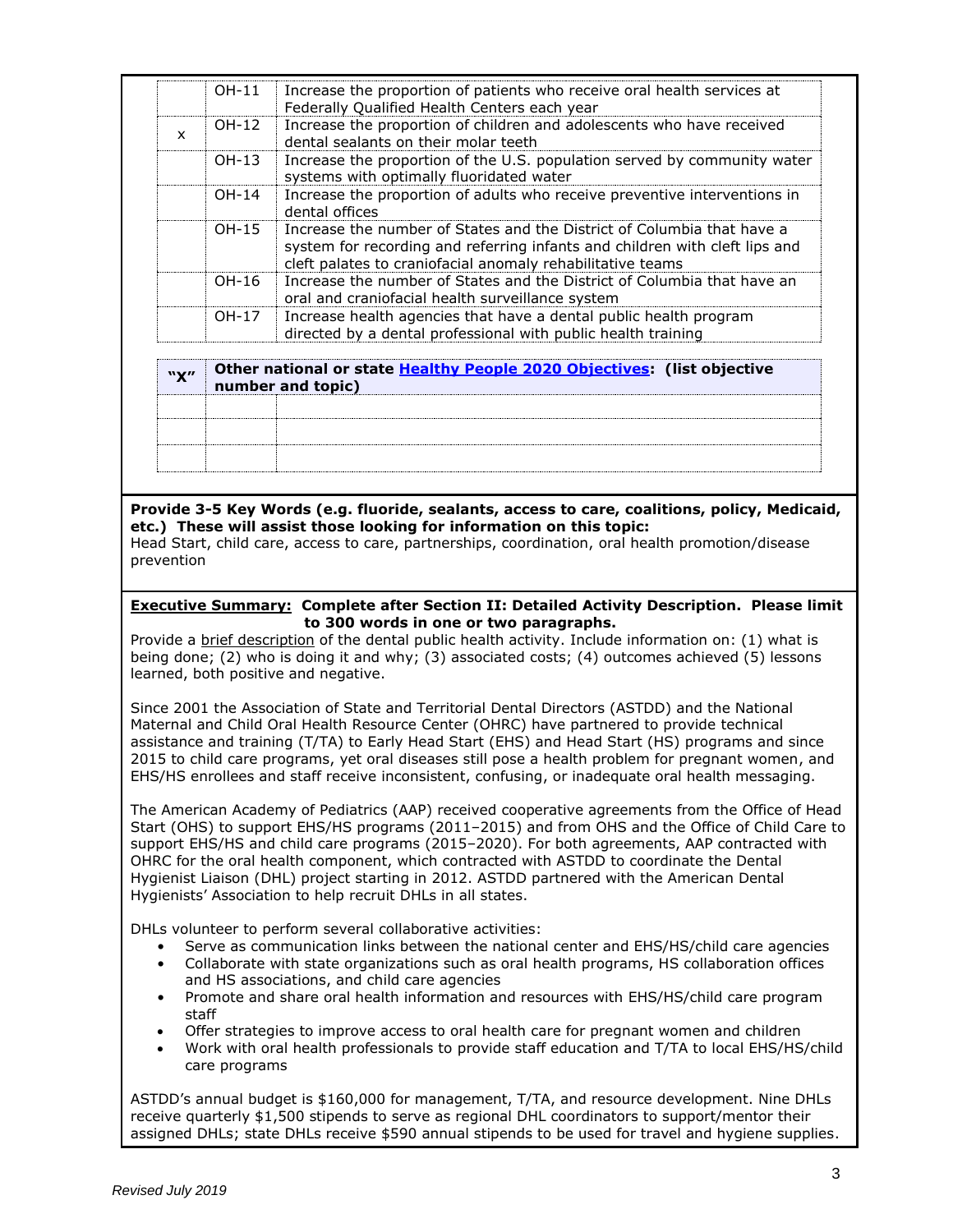Collaboration with ten stakeholder groups is tracked quarterly and shows consistent accomplishments. The DHL project is recognized by OHS and AAP as an exemplary collaboration model.

# **SECTION II: DETAILED ACTIVITY DESCRIPTION**

Provide detailed narrative about the dental public health activity using the headings provided and answering the questions. Include specifics to help readers understand what you are doing and how it's being done. References and links to information may be included.

\*\*Complete using **Verdana 9 font**.

#### **Rationale and History of the Activity:**

#### **1. What were the key issues that led to the initiation of this activity?**

Since 2011, the Office of Head Start (OHS) has funded the American Academy of Pediatrics (AAP) in collaboration with many key partners including the National Maternal and Child Oral Health Resource Center (OHRC) working with the Association of State and Territorial Dental Directors (ASTDD), through a national center model to provide technical assistance and training (TA/T) to Early Head Start (EHS)/Head Start (HS) programs in all states. From 2011 to 2014, the national center was called the National Center on Health (NCH); in 2015 OHS changed the name to the National Center on Early Childhood Health and Wellness (NCECHW).

EHS serves infants and toddlers up to 3 years, pregnant women, and their families; HS serves children aged 3–5 years and their families. HS programs offer a variety of service models. Programs may be based in:

- Centers or schools that children attend for part-day or full-day services
- Family child care homes
- Children's homes (home-based model) where a HS staff person visits once a week and provides services.

Oral health has been a key focus of EHS/HS programs for decades, yet oral diseases still represent a major health problem for EHS/HS participants. Access to oral health care continues to be a problem, but so has inconsistent, confusing or inadequate oral health messaging and misinformation for EHS/HS staff and pregnant women and young children receiving EHS/HS services.

Oral health is one of the focus areas of NCECHW (others include emergency preparedness and environmental safety; trauma and toxic stress; developmental, behavioral, vision, and hearing screening; nutrition; and medical homes and health promotion/disease prevention. The oral health portion emphasizes 1) enhancing a multidisciplinary, multi-level system of oral health services for EHS/HS participants; 2) reviewing data on the oral health status of EHS/HS participants to identify health priorities to inform the delivery of targeted TA/T; and 3) providing TA/T at national and regional meetings for local EHS/HS program staff and parents to promote the use of evidence-based or informed resources and practices. Specific activities included:

- Promoting successful practices at the state and local level
- Working with national organizations and federal agencies to promote improvements in oral health care delivery, financing, and data collection/tracking to improve access to oral health preventive services and treatment
- Promoting collaboration between national organizations and governmental agencies to promote and expand state and local communication networks
- Working with partners to provide TA/T to increase skills of dental and medical office staff, HS regional health specialists, EHS/HS program staff, and EHS/HS families
- Promoting medical/oral health collaboration and use of community support systems
- Providing consistent messaging on oral health for EHS/HS programs and families and health care teams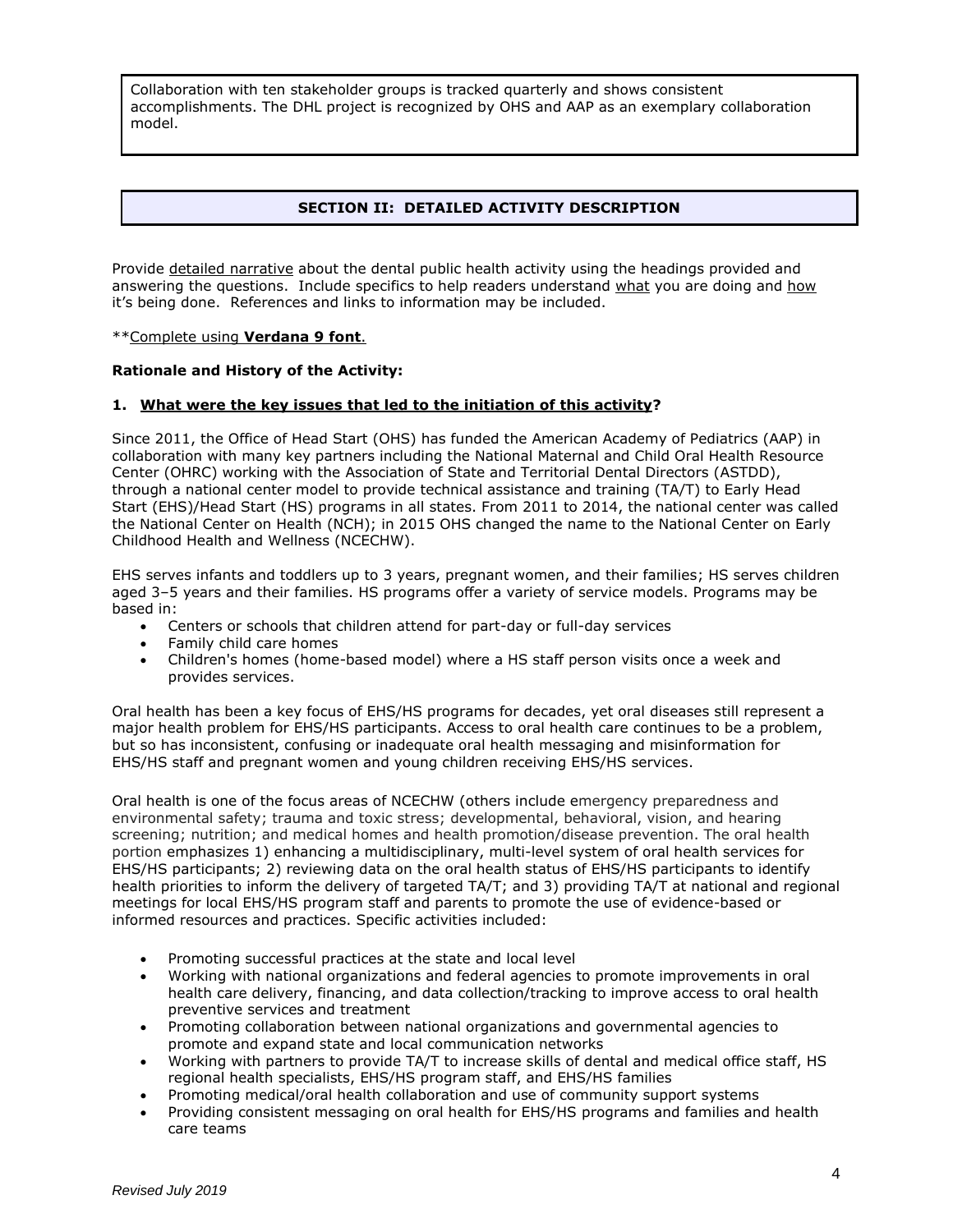Since the oral health portion of the NCECHW budget is limited and initially covered only a few OHRC staff and ASTDD consultants, the oral health team brainstormed strategies that might have the greatest impact on oral health for EHS/HS participants in all states. They conceived the idea of establishing a network of volunteer dental hygienists in each state to serve as a communication link to multiple groups and professionals as well as EHS/HS staff to provide evidence-based information and consistent messaging around oral health issues. This model was initiated in partnership with the American Dental Hygienists' Association (ADHA) to help recruit dental hygienists to serve as dental hygienist liaisons (DHLs) to the national center in all states.

### **2. What rationale/evidence (may be anecdotal) did you use to support the implementation of this activity?**

Since 1999, OHRC has provided support tailored to EHS/HS programs to enhance oral health services for pregnant women, infants, and children enrolled in EHS/HS. OHRC and ASTDD partnered from 2001 to 2007 to provide TA/T to EHS/HS programs via an interagency agreement between OHS and the Health Resources and Services Administration (HRSA), Maternal and Child Health Bureau (MCHB). One part of that project was to assess relationships between state oral health programs, state Medicaid/CHIP oral health programs, and EHS/HS programs and to rebuild collaborative linkages and propose models and recommendations to address identified needs of EHS/HS programs. This assessment was coordinated with a simultaneous effort by HRSA's regional offices to assess similar information (both quantitative and qualitative) from EHS/HS programs and other programs to arrive at regional plans for TA/T, classroom and parent education, creation of dental homes, and monitoring of HS program performance standards for oral health. ASTDD convened a national advisory committee to translate the findings and recommendations into a national plan for OHS. This project resulted in 12 regional and 53 state/territorial oral health forums and action plans where dental hygienists and state oral health programs were key players.

Extensive evaluations were conducted in 2008 before the conclusion of the project. One outcome showed that about 60% of HS state collaboration offices (HSSCOs) and state oral health programs had integrated recommendations/activities from the state forums and action plans into other statewide plans and used them in several grant applications. A list of continuing needs and recommendations from the evaluation report was used to advocate for future funding and policy changes. From 2008 to 2010, the American Academy of Pediatric Dentistry was selected by OHS to coordinate EHS/HS oral health activities, which involved dental hygienists to a lesser degree. With ASTDD and OHRC partnering again with AAP in 2011 to coordinate national activities, involvement of dental hygienists and collaborations with other groups increased.

New information pathways via the Internet, social media, and other modalities have changed the communication strategies to gather and share information and data and provide TA/T. These advances created an opportunity to build more grassroots strategies to broadly collect and disseminate information about oral health to EHS/HS programs and new opportunities for collaborations.

#### **3. What month and year did the activity begin and what milestones have occurred along the way? (May include a timeline.)**

The DHL project began in November 2012 and expanded in 2015 to include child care programs, creating another set of potential partners. ADHA has assisted with recruitment since 2012, including helping to fill vacancies whenever a DHL needed to step away from the role; at the end of 2019 all states had active DHLs. DHLs play an integral role at state and local levels in promoting oral health for pregnant women and children enrolled in EHS/HS and children enrolled in child care. Minimum requirements for DHLs are to:

- Maintain ADHA membership
- Respond to requests in a timely manner
- **•** View DHL informational webinars (webinars are archived for DHLs unable to attend live webcasts)
- Share NCH/NCECHW oral health resources with target audiences
- Submit online quarterly reports in January, April, July, and October

Nine state DHLs were asked to serve as regional DHL coordinators starting in 2015 to support and mentor DHLs in their assigned region and to assist the oral health management team. The budget was increased to allow NCECHW to provide DHLs with stipends up to \$1500 per quarter for their time. Regional DHL coordinators meet quarterly by phone and have met annually in person since 2015.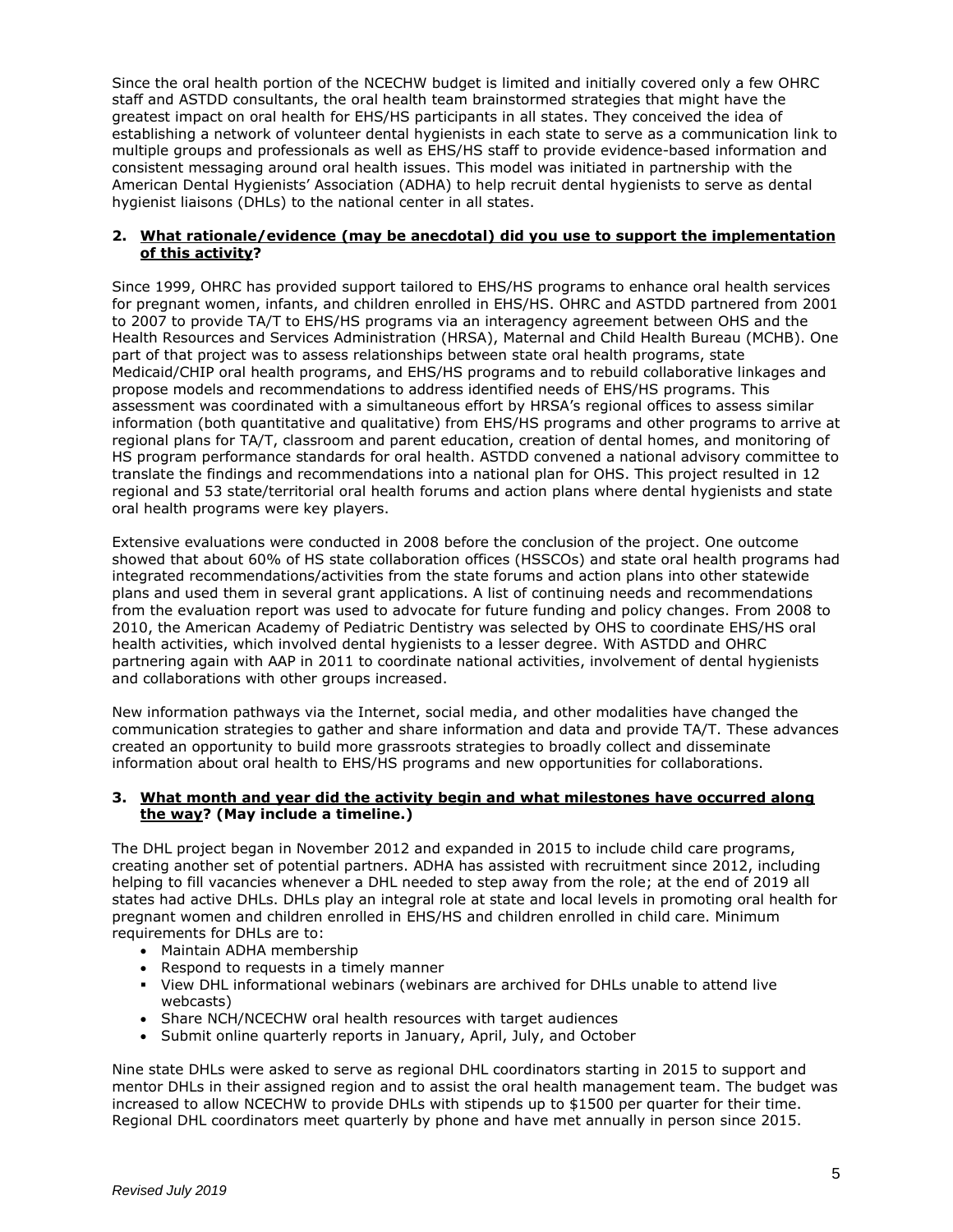ADHA awarded the Presidential Citation to DHLs during ADHA's conference in 2019 and honored DHLs at a luncheon at ADHA's conference in 2013 and at receptions at the National Oral Health Conferences (NOHC) from 2015 through 2018. In addition, ADHA has highlighted DHL activities in its September/October 2018 and [May/June](https://www.astdd.org/docs/dhl-access-article-2019.pdf) and [December 2019](http://pubs.royle.com/publication/?i=635250&ver=html5&p=10) issues of *Access* magazine, its online *Update* newsletter, and its Facebook *Member Mondays.*

The sections below follow a logic model format. For more information on logic models go to: [W.K.](http://www.exinfm.com/training/pdfiles/logicModel.pdf)  [Kellogg Foundation: Logic Model Development Guide](http://www.exinfm.com/training/pdfiles/logicModel.pdf)

| COMES<br><b>INPUTS</b><br>רו וסדו "<br>PRL<br>!∆M<br>OU<br>OU<br>A<br>TIES<br>۱V۱.<br>$\tilde{}$ |  |
|--------------------------------------------------------------------------------------------------|--|
|--------------------------------------------------------------------------------------------------|--|

### **1. What resources were needed to carry out the activity? (e.g., staffing, volunteers, funding, partnerships, collaborations with various organizations, etc.)**

Inputs are mostly discussed in other sections.

OHRC maintains a national oral health workgroup of individuals who have experience working with pregnant women and children and ethnic/racial minority populations (e.g., American Indian Alaska Native [AIAN], Hispanic, or Latino) and who have expertise related to child care performance standards, HS program performance standards, evidence-based or informed oral health information, community/public health, and Medicaid. The workgroup members provide guidance and feedback on DHL and other project activities, review draft materials, and share updates related to changes in science and practice. One or two DHLs and most members of the oral health management team usually attend the annual oral health workgroup meeting to provide input.

The NCECHW federal steering committee reviews all draft resources, including presentations and materials to share with EHS/HS staff, parents, and health professionals.

| <b>INPUTS</b> | <b>PROGRAM ACTIVITIES</b> | ГDІ<br>OU | TCOMES<br>OUT |
|---------------|---------------------------|-----------|---------------|
|               |                           |           |               |

#### **2. Please provide a detailed description the key aspects of the activity, including the following aspects: administration, operations, and services.**

The NCECHW oral health management team meets twice a month via conference calls to plan and coordinate activities and discuss administrative issues. They create annual workplans and budgets, solicit feedback via multiple pathways, develop forms and tracking processes to monitor activities, conduct evaluation, approve expenditures and invoices, and prepare quarterly progress reports. They plan and conduct TA/T, prepare resources (materials and presentations), and disseminate information and resources through announcements and discussion lists, newsletters, reports, ASTDD and OHRC websites, and the Early Childhood Learning and Knowledge Center [\(ECKLC\)](https://eclkc.ohs.acf.hhs.gov/oral-health) and My Peers to EHS/HS program staff, child care program staff, the ASTDD Board of Directors (BOD), health professionals, and others. Regional DHL coordinators assist the oral health management team in many of these activities, particularly reviewing draft resources, preparing regional progress reports from state DHL progress reports, and presenting at national and regional conferences and during webinars.

Resources for the state and regional DHLs are posted on the [DHL page of the ASTDD website,](https://www.astdd.org/head-start-state-dental-hygienist-liaisons-information/) including:

- DHL roster
- DHL orientation slideshow
- *Dental Hygienist Liaison Project* handout
- *DHL At-A-Glance Activity Guide*
- *DHL Activity Tracker*
- *Key State-Level Contacts for Collaboration*
- Resource materials
- DHL webinar recordings and slides
- Forms

DHLs perform the following duties to address oral health promotion and oral disease prevention, with an emphasis on issues related to access to oral health care:

• Serve as communication links between NCECHW and EHS/HS and child care agencies on topics related to improving the oral health of pregnant women and children (e.g., the MT DHL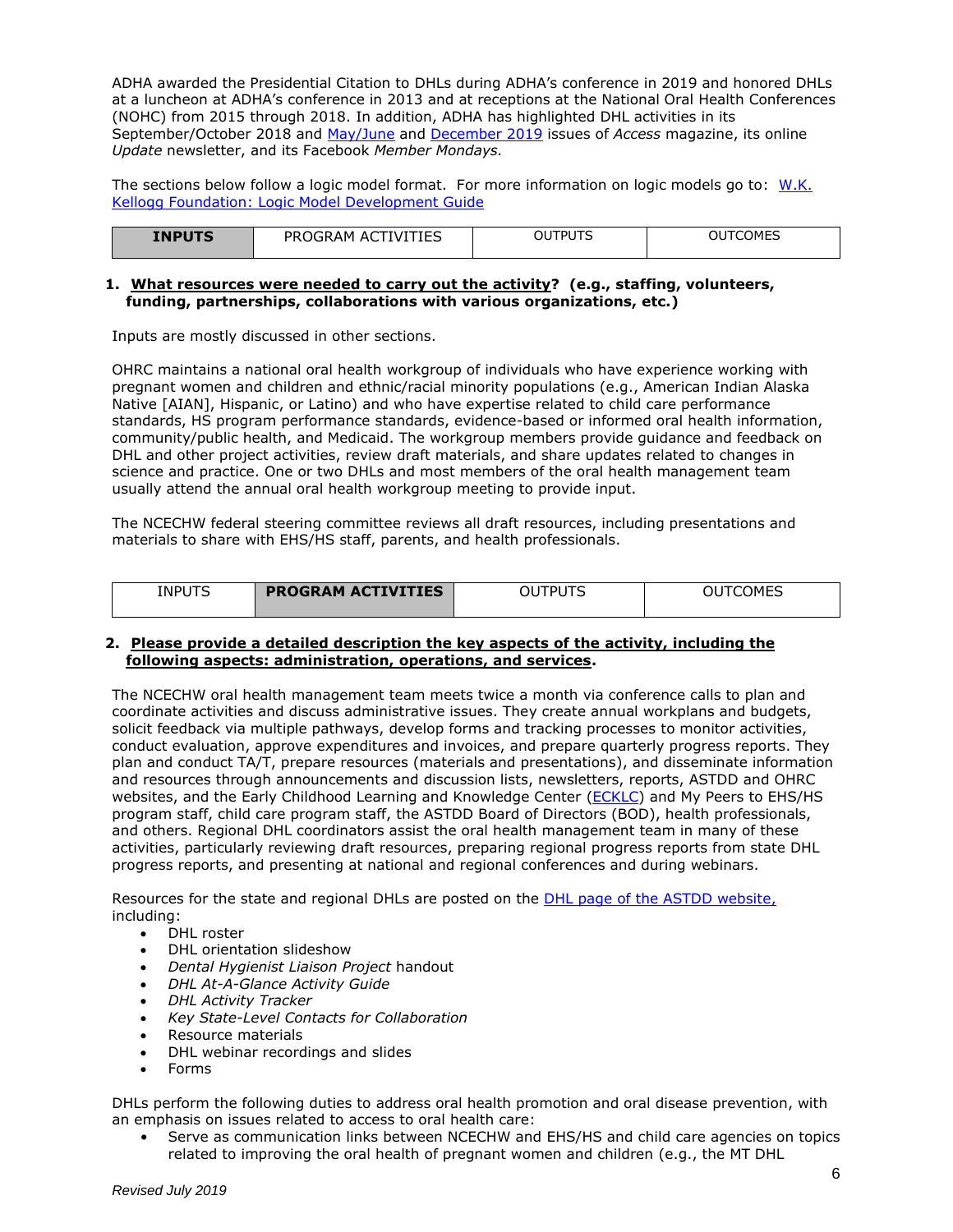exhibited at an early childhood conference, sharing [ECLKC](https://eclkc.ohs.acf.hhs.gov/oral-health) oral health resources, and met with HS health specialists and directors. The CO DHL presented to the Department of Public Health and Environment's Cavity Free at Three team to review resources and discuss potential collaboration with HS programs in CO).

- Collaborate with state organizations such as state oral health programs, HSSCOs, HS associations (HSA), and child care agencies (e.g., The NJ DHL is building a relationship with the state oral health program's new dental director and helping the AAP NJ chapter oral health advocate create a parent survey focusing on oral health issues for children with special health care needs, The ND DHL met with representatives from the ND Family Health and Nutrition Department to discuss the DHL project and provided **ECLKC** resources to distribute in the WIC clinic and to home visiting staff).
- Promote and share evidence-based/-informed oral health information and resources with EHS/HS and child care program staff (e.g., The MS DHL shared the *Steps for Toothbrushing at the Table* video with a health specialist at a local HS program and discussed with the MS HSSCO director the growing number of program in MS implementing brushing as a new standard. The UT DHL discussed at a HS health services advisory meeting how teledentistry could expand access to care).
- Offer strategies to improve access to oral health care for pregnant women and children (e.g., The MN DHL established a direct point of contact for families to schedule appointments at a local oral health safety net clinic where the clinic has also agreed to provide transportation vouchers for the children to receive care. The NE DHL worked with a HS health manager to obtain consent forms for care and assisted in connecting children to dental offices. The CT DHL is the outreach coordinator for the state Medicaid program and has all community health worker and dental health care specialists attend meetings with HS and child care staff, share NCECHW resources, and distribute oral health kits containing hygiene supplies and dental referral information).
- Work with oral health professionals to establish partnerships with local EHS/HS and child care programs to provide staff education and training (e.g., The MA DHL recruited oral health professionals to provide services for children enrolled in HS and child care programs and also had an exhibit table at the MA Dental Hygienists' Association conference to promote the DHL project and recruit hygienists to participate in activities).

Liaison [activities are categorized by levels](https://www.astdd.org/www/docs/dhl-at-a-glance-09-06-2017.pdf) as basic, enhanced and advanced under the five focus areas of 1) assessment, 2) access to care, 3) prevention, 4) education, and 5) collaboration. Types and levels of collaboration with 10 key groups are tracked quarterly (see the outcomes section for results from a 2014 study of DHL collaboration at any time over 2 years with the groups and averages of activity over 5 quarters from 9/30/18 through 12/31/19).

| <b>INPUTS</b><br>__ | `IES<br>PR∟<br>TVI<br>')GRAM<br>AC.<br>יר | <b>OUTPUTS</b> | <b>COMES</b> |
|---------------------|-------------------------------------------|----------------|--------------|
|---------------------|-------------------------------------------|----------------|--------------|

#### **3. What outputs or direct products resulted from program activities? (e.g., number of clients served, number of services units delivered, products developed, accomplishments, etc.)**

### **Resources**

As noted, the [DHL webpage](https://www.astdd.org/head-start-state-dental-hygienist-liaisons-information/) on ASTDD's website includes extensive resources for DHLs to help them in their roles. Early on the oral health management team developed presentation slides and handouts that have been approved for use by the DHLs in presentations to ensure consistent messaging; presentation topics include special considerations for children with disabilities, migrant and seasonal farm workers, and AIAN EHS/HS participants.

*Brush Up on Oral Health* is a monthly tip sheet started in 2012 that provides EHS/HS staff with information on oral health and oral health care practices, practical tips for staff to share with parents for promoting good oral health, and a simple, fun recipe for a healthy snack to make in a EHS/HS classroom or at home. Currently, more than 9,700 individuals subscribe to the tip sheet, which is widely disseminated by e-blast and posted to **ECLKC**, with links on the **ASTDD** and **OHRC** websites. Eighty-one issues have been published on many different topics, including [the role of DHLs.](https://eclkc.ohs.acf.hhs.gov/sites/default/files/pdf/no-search/buoh-2018-09.pdf) Statistics from the OHRC and ECKLC websites track numbers viewed and downloaded. The limited grant budget does not allow for surveys of local programs to determine use of the resources, but DHLs often anecdotally report this via their quarterly reports.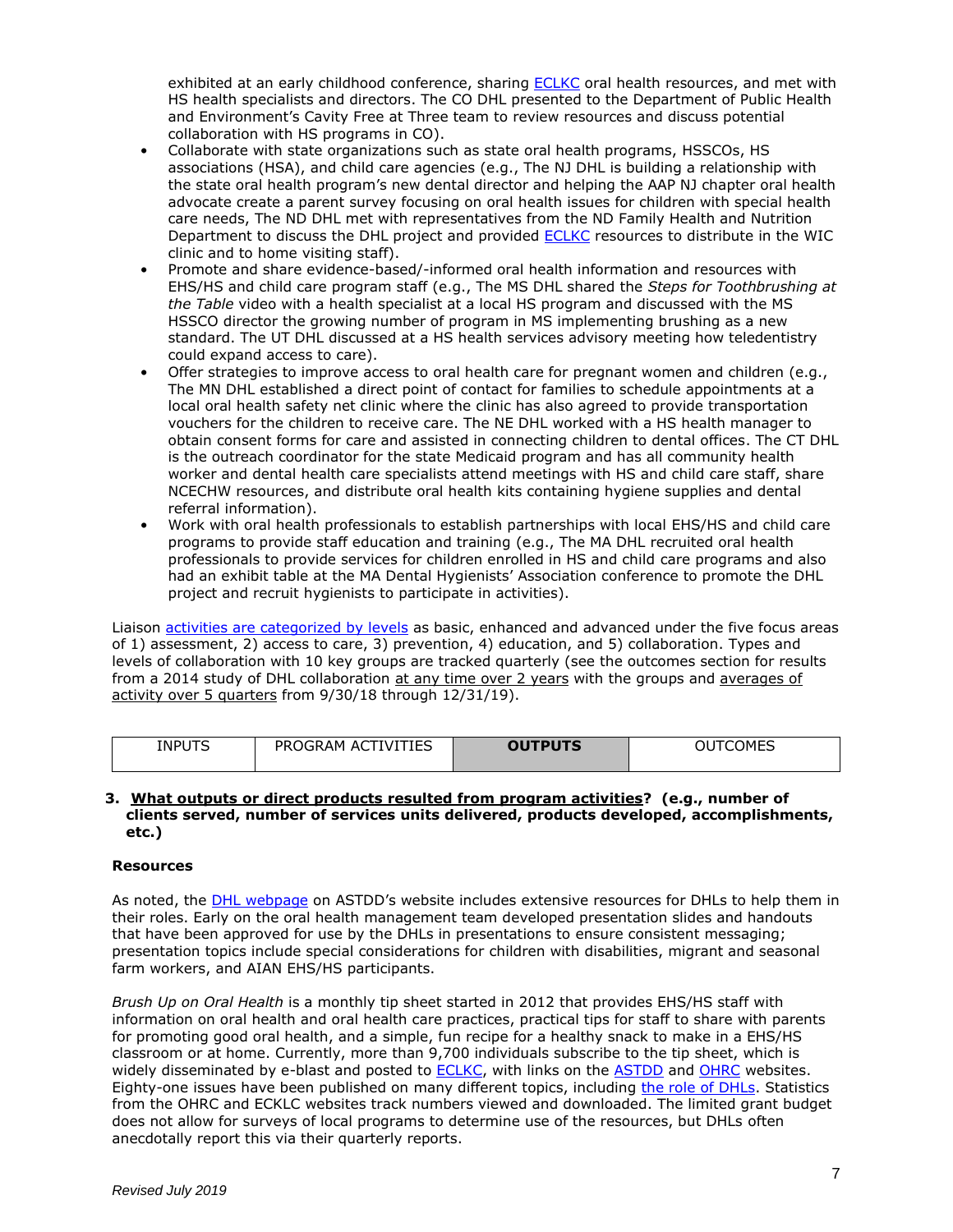Some of the other resources produced by NCH/NCECHW promoted or used by DHLs and posted on ECLKC include:

- *Applying Consultation Skills to Oral Health Promotion*: This module uses a case study approach to identify successful consultation strategies child care health consultants can use to address children's oral health.
- *Checklist for Child Care Staff*: *Best Practices for Good Oral Health*: This handout provides items that child care staff can check to reflect what they are doing to promote good oral heath for infants, toddlers, and young children.
- *Choose and Use: Head Start Oral Health Curricula*: This guide provides information about oralhealth-related curricula appropriate for use in EHS/HS programs. Users can search by audience, topics, and availability to find the curriculum that best fits their needs.
- *Fluoride*: This paper provides information about how fluoride can prevent tooth decay and how people receive fluoride. The paper discusses EHS/HS program policies and procedures related to fluoride and offers tips to help parents understand why fluoride is important and how to use it properly.
- *Getting to Know Me, Information for Your Child's Dental Office*: This form for parents to bring to their child's dental appointment provides space to fill in information about their child to help dental office staff understand and meet the child's needs.
- *Head Start Oral Health Forms for Children and Pregnant Women*: These forms and a sample provider letter serve as records of a pregnant woman's or child's dental visit.
- *Healthy Habits for Happy Smiles*: This series of handouts for pregnant women and parents of infants and young children in English and Spanish provides simple tips on oral health issues.
- *Healthy Smiles: Oral Health Webinar for Spanish-Speaking Parents*: This archived webinar offers key oral health messages and best practices for pregnant women, infants, and young children.
- *Oral Health: Tips for Families*: This tip sheet provides information about how to promote good oral health. The tip sheet is available in Amharic, Arabic, Armenian, Burmese, Chinese, English, Hmong, Marshallese, Polish, Somali, Spanish, Vietnamese, and Yiddish.
- *Oral Health: Tips for Health Managers*: This tip sheet provides information about how to promote good oral health for parents, pregnant women, and children.
- *Questions to Ask When Looking for a Dental Office*: This handout for parents presents questions to ask a dental office before making an appointment for themselves or their child.
- *Steps for Toothbrushing at the Table: Growing Healthy Smiles in Early Care and Education Programs*: This video provides child care and HS staff with information about how children can brush their teeth as a group at the table.

In addition to the resources mentioned above, worksheets addressing the oral-health-related tasks outlined in a *Health Managers' Orientation Guide* are used during trainings for health managers*.* To help home visitors address oral health, the oral health management team produced *[Oral Health](https://www.astdd.org/docs/home-visiting-environmental-scan-2018.pdf)  [Educational Resources for Early Head Start and Head Start Home Visitors and Families: Environmental](https://www.astdd.org/docs/home-visiting-environmental-scan-2018.pdf)  [Scan](https://www.astdd.org/docs/home-visiting-environmental-scan-2018.pdf)* in 2014 and updated it in 2018*.*

### **Presentations and TA**

A state dental director, two DHLs, and a community health center (CHC) dental hygienist/clinic administrator presented *FQHC Strategies to Reach Out to Head Start Programs* at the National Primary Oral Health Conference in 2013, as a follow-up to a ASTDD assessment of CHC and HS collaborations. In 2013, ASTDD consultants presented *Getting a Head Start on Oral Health: An Overview of Oral Health Requirements and Programs* seminar sponsored by the University of California San Francisco for all dental public health residents and residency directors in the U.S. Two NCH oral health team members and a dental school faculty presented a workshop on integrating HS learning activities throughout the dental, dental hygiene, dental assisting, and dental residency curricula at the American Dental Education Association conference in 2014. Also in 2014, DHLs presented a workshop, Oral [Health in Home Visiting Programs: A Perfect Opportunity,](http://www.nationaloralhealthconference.com/docs/presentations/2014/04-29/Oral%20Health%20in%20Home%20Visiting%20Progams%20-%20A%20Perfect%20Opportunity.pdf) at NOHC.

From October 2015 to December 31, 2019, the oral health management team and DHLs conducted 40 national, 10 regional, 28 state, and 8 local presentations and trainings for various audiences, including HS regional TA staff, EHS/HS and child care program staff, and health professionals.

Oral health management team members and regional DHL coordinators have provided TA/T on oral health to EHS/HS program staff attending the Health Care Institute in Albuquerque, NM, for the past 3 years. The training is an opportunity to share best practices and reinforce health care partnerships among the participants and grow leadership and management skills and a culture of health in the agency. Evaluations for 2019 showed that 85% of those completing evaluations rated the training experience as excellent, with an average score of 4.76 out of 5.0. Participants especially enjoyed the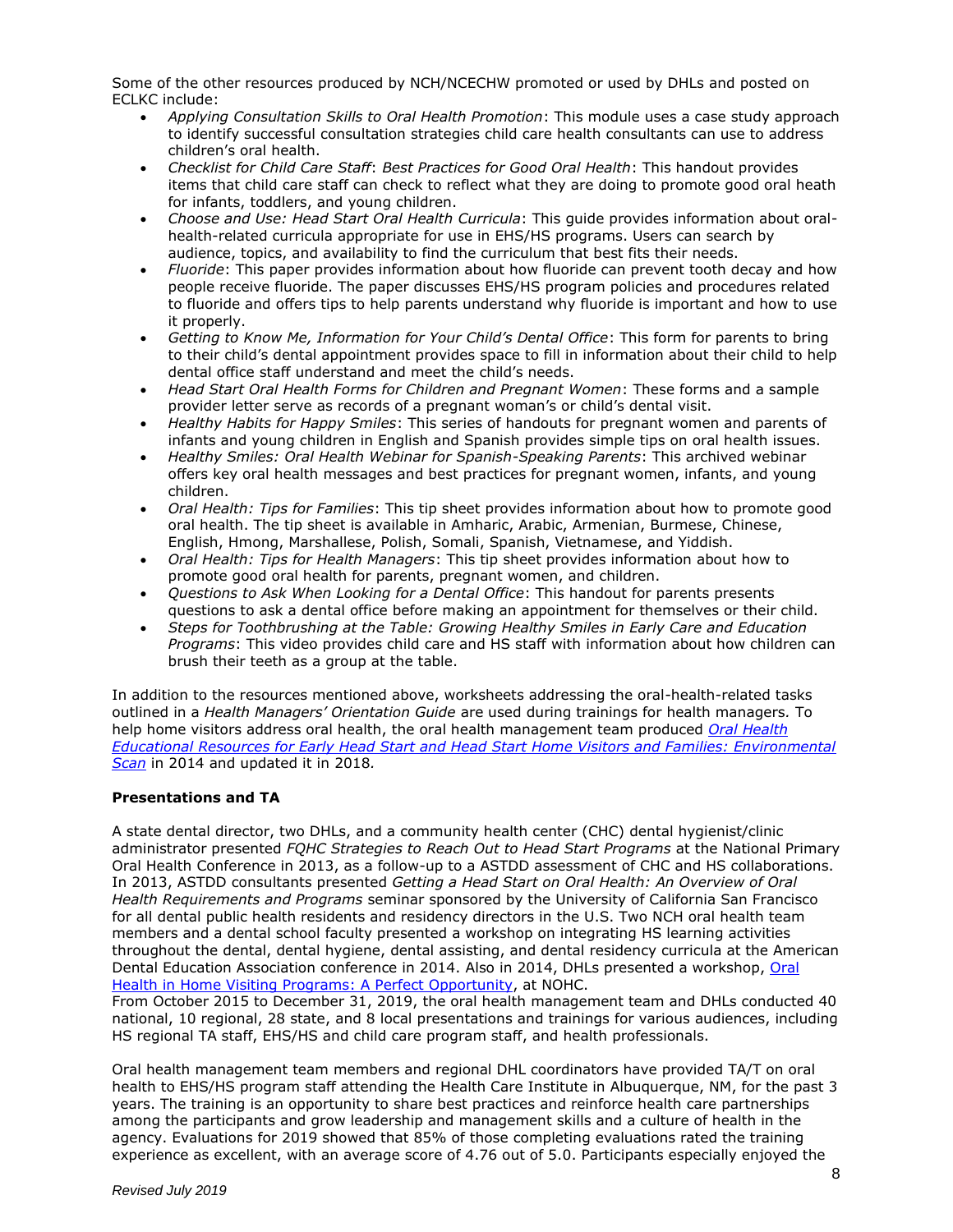hands-on session for sharing key oral health messages. Furthermore, 96% of respondents reported that the training increased their confidence in delivering oral health messages to parents, and 98% would be "likely" or "very likely" to recommend the training to other agencies.

At NOHC in 2016, DHLs presented a workshop, *[What's in Your Toolkit? Changing the Oral Health](http://www.nationaloralhealthconference.com/docs/presentations/2016/04-20/What)  [Conversation with Families.](http://www.nationaloralhealthconference.com/docs/presentations/2016/04-20/What)* Presentations at ADHA's annual conferences included *[Working in](https://www.astdd.org/docs/workingincollaborationtoimprovetheoralhealthofwomenchildrenandinfantinheadstart-adha-mtg-2015.pptx)  [Collaboration to Improve the Oral Health of Pregnant Women, Infants and Children in Head Start](https://www.astdd.org/docs/workingincollaborationtoimprovetheoralhealthofwomenchildrenandinfantinheadstart-adha-mtg-2015.pptx)* (2015) and Promoting the Oral Health of Young Children by Working in Dental Public Health (2018). The 2020 annual conference will feature *Oral Health Literacy: A Wide Open Discussion.*

### **Assessment and Prevention**

Some DHLs report providing oral health screenings and applying fluoride varnish in EHS/HS programs, even though that is not their primary function and they cannot provide services statewide. Their role is to help enable local oral health professionals or students to provide these services. For example, the DHL in Utah developed an innovative approach that includes physician assistant students participating in an oral health screening and fluoride varnish project within EHS/HS programs that serve the Ute tribe. The New York DHL led a team that visited nine HS programs providing oral health screenings, education, and fluoride varnish for 300 children as well as referrals for children who needed follow-up care.

| <b>INPUTS</b> | <b>ACTIVITIES</b><br>PROGRAM | <b>PDI ITS</b><br>JU<br>. . | <b>OUTCOMES</b> |
|---------------|------------------------------|-----------------------------|-----------------|
|               |                              |                             |                 |
|               |                              |                             |                 |

- **4. What outcomes did the program achieve? (e.g., health statuses, knowledge, behavior, care delivery system, impact on target population, etc.) Please include the following aspects:** 
	- **a. How outcomes are measured**
	- **b. How often they are/were measured**
	- **c. Data sources used**
	- **d. Whether intended to be short-term (attainable within 1-3 years), intermediate (achievable within 4-6 years), or long-term (impact achieved in 7-10 years)**

In 2014, an assessment was sent to all DHLs to evaluate the impact of DHL collaborative activities for the first 2 years of the project. Ninety percent of DHLs reported collaborating with HS health managers to find dental homes and facilitating or providing educational and preventive services for children enrolled in EHS/HS. DHLs were working in collaboration with dental hygienists (97%) and state dental directors (90%). Approximately 75% of DHLs were working in collaboration with both practicing general dentists and pediatric dentists; 74% of DHLs reported working in collaboration with CHC staff, with 32% working in collaboration on a regular basis (more than five times/year). Approximately 85% of DHLs were involved in activities to find dental homes for children enrolled in EHS/HS, 87% of DHLs were providing education for EHS/HS staff, and 75% of DHLs were providing preventive measures to children enrolled in EHS/HS. About 75% of DHLs were involved in presentations and trainings at local, state, and national meetings. In addition, DHLs worked with the OHRC and ASTDD in developing resources to share accurate and consistent oral health messages. In 2018, DHLs reported that they had increased their confidence levels in their DHL role, interaction with their assigned regional DHL coordinator, and use of resources such as the DHL webpage. Areas for additional guidance or information were also noted.

Levels of collaboration with various groups fluctuate during the year. Tracking responses on the quarterly reports from 9/30/18 through 12/31/19, averages of activity over 5 quarters, noted collaboration with the following groups:

- HSSCO director and staff (36%)
- State HSA director and staff (31%)
- EHS/HS program director and staff (47%)
- HS health managers (58%)
- HS regional health specialist (26%)
- State or local child care agency staff (24%)
- State oral health program director and staff (54%)
- Dentists (29%)
- Dental hygienists (58%)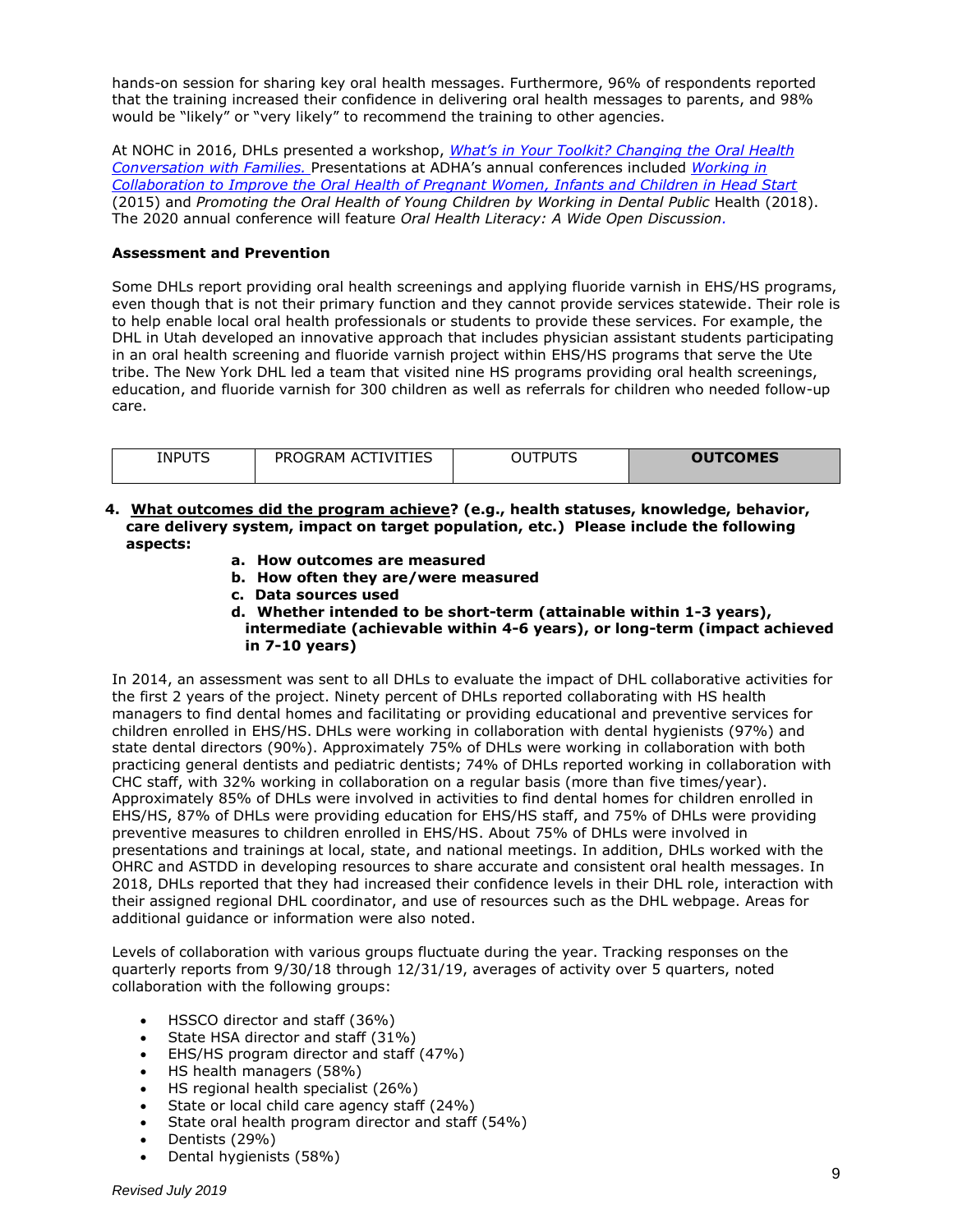- Other health professionals (32%)
- Other groups (sporadic contact)

During the same time period, an average of 36% of DHLs also reported participation in HS health services advisory committee meetings and an average of 15% in state health managers' network meetings.

Another assessment in 2019 was completed by 41 DHLs with the following results: Almost 70% were "extremely confident" or "confident" in their DHL roles, most wanted strategies to increase collaboration efforts, and their highest levels of confidence were in using NCECHW materials for education and presentations. Desired topics for future webinars included teledentistry, silver diamine fluoride, and oral exams and Early and Periodic Screening, Diagnosis, and Treatment (EPSDT)dental periodicity schedules. Information on these topics has been shared.

Each DHL completes quarterly reports for their state activities, including collaborations. The results are summarized by the regional DHL coordinators and DHL lead consultant, reviewed by OHRC, and submitted to AAP, the NCECHW federal steering committee, and the ASTDD BOD. Via these reports, DHLs have reported an increase in collaboration with HS health manager networks. For example, the NM DHL tailors the efforts of the Office of Oral Health to establish agreements with HS. Her participation in HS health services advisory committees has allowed her to bring teachers' concerns in the classrooms to the attention of the health managers. For example, teachers complained they were not provided with supplies to implement daily brushing. When she brought this to the attention of the health manager, they communicated to teachers the process to order more supplies, thus collectively eliminating the problem, which led to uninterrupted implementation of daily brushing.

In 2013, an ASTDD consultant conducted a HS Program Information Report (PIR) pilot project to develop a data-driven model to help NCH and HS regional office staff use PIR data to monitor EHS/HS grantees' compliance with oral health–related PIR requirements. PIR data for six states (CO, FL, KS, MD, OR, and WV) were reviewed to prepare a 2-year trend analysis. The report with recommendations was submitted to AAP. Based on the success of this activity, DHLs continue analyzing PIR data to identify programs in need of assistance in improving the oral health of children. Examples include:

- The LA DHL collaborated with the HSSCO director and Louisiana Department of Health staff to analyze PIR oral health data and identify HS programs that need assistance. She compiled a list of oral health professionals that accept Medicaid, federally qualified health centers, and mobile oral health programs for a HS program struggling to find oral health professionals. She is collaborating with the Louisiana Oral Health Coalition and a representative from a child care organization to recruit speakers for monthly oral health presentations at child care centers across the state. The representative is also interested in initiating a toothbrushing program.
- The TX DHL created a state collaborative that includes representatives from the Medicaid managed care organization, the Texas Dental Association, Texas Primary Care Organization, and the HSSCO director and the HS regional health specialist where she routinely presents PIR data.
- The AZ DHL reviews PIR reports with health managers and presents the information at health services advisory committee meetings.
- The DHL in MS shared PIR data at the Mississippi Dental Association annual meeting, noting that in 2018, 5,000 HS-enrolled children didn't receive a dental exam. She described her DHL role and offered to help them connect with local HS programs; she was able to link four providers in rural areas to HS programs within 1 week of her presentation.

Development of *[Head Start Oral Health Forms for Children and Pregnant Women](https://eclkc.ohs.acf.hhs.gov/oral-health/article/oral-health-forms)* has helped local programs track dental referrals and follow-up. The forms provide information on dental home, current oral health status, and what oral health care services were delivered during the dental visit. These services include diagnostic and preventive services, counseling, restorative and emergency care, and referral to a specialist for care. The forms also record what oral health care services are needed and any information to share with others.

In 2008, the ASTDD Basic Screening Survey (BSS) training manual and videos were revised to include information on HS data collection and analysis. In 2015, the oral health status of preschool-age children (especially children enrolled in EHS/HS) was approved as a national oral health indicator by the Centers for Disease Control and Prevention (CDC)/ASTDD National Oral Health Surveillance System. The ASTDD data consultants have provided T/TA to states and DHLs on using BSS, resulting in 17 states and the Indian Health Service submitting qualified HS data for the National Oral Health Surveillance System, and have responded to multiple emails from DHLs and EHS/HS programs. Some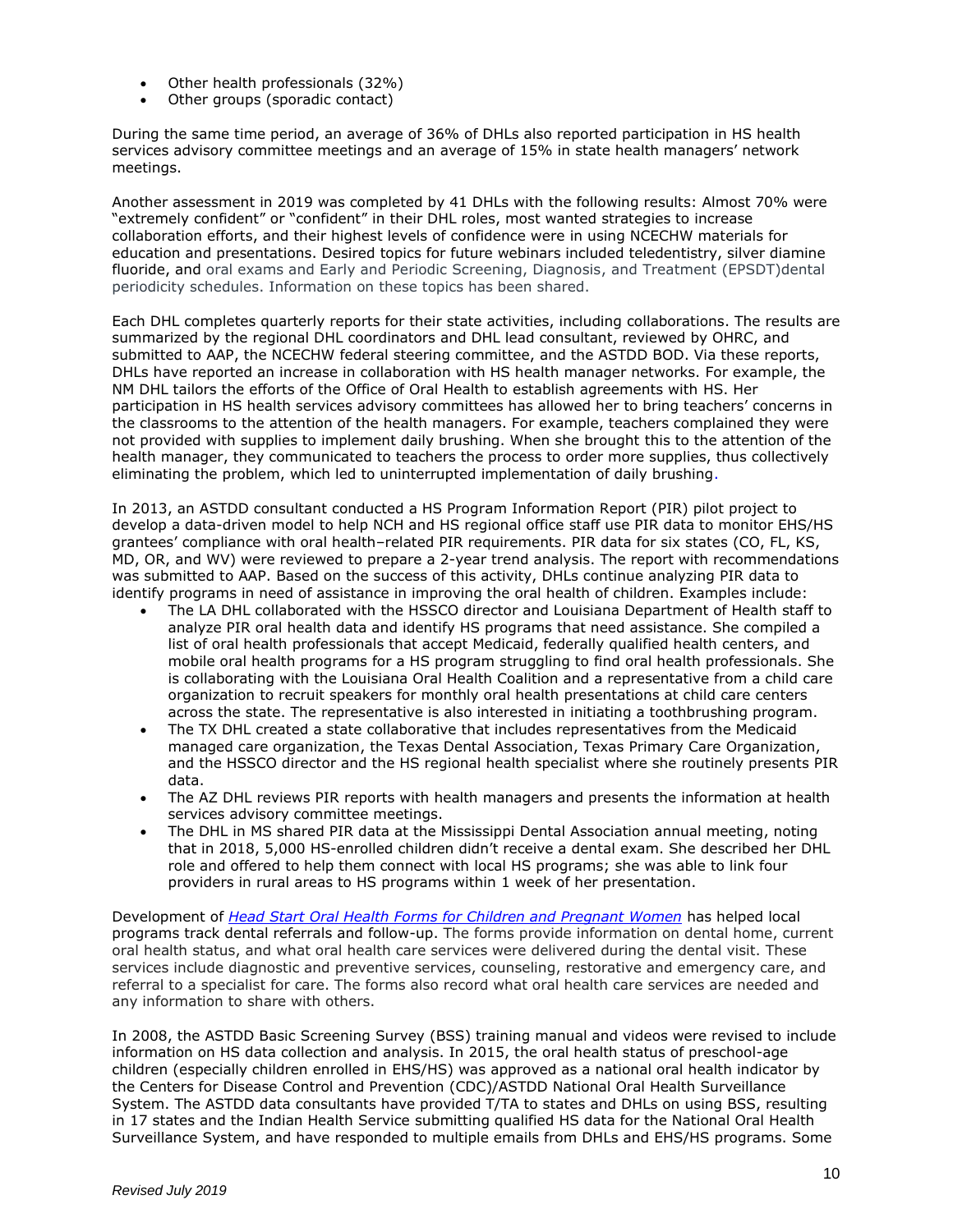DHLs are involved in their state's BSS data collection; the MI DHL routinely reports participating in BSS-related discussions with the MI HSSCO director.

In 2014, the oral health team prepared a brief description of EHS/HS oral health activities in the areas of education, disease prevention, and treatment programs from a few states to highlight success stories. A 2019 webcast, *[Dental Hygienist Liaisons: Your State's Perfect Partner](http://astdd.adobeconnect.com/pa5nelcrgjef/)*, highlights three DHLs telling about how they are making an impact in their communities and throughout their states*.*

Because the primary role of DHLs is to serve EHS/HS staff rather than provide direct services to parents or children (although some DHLs provide direct services), the oral health management team does not collect data on number of preventive or screening services provided by DHLs. Individual EHS/HS programs are responsible for reporting on care received by their enrollees.

### **Budgetary Information:**

NOTE: Charts and tables may be used to provide clarity.

#### **1. What is the annual budget for this activity?**

The initial focus of the DHL project in 2012 was to find dental homes for pregnant women and children enrolled in ESH/HS with an annual budget of \$100,000. In 2015, the focus was expanded to address partnerships for oral health promotion and oral disease prevention, include children enrolled in child care programs, and include stipends for the regional DHL coordinators, so the annual budget increased to \$160,000.

- 2. What are the costs associated with the activity? (Including staffing, materials, equipment, etc.)
	- Two ASTDD consultants coordinate DHL activity, with another ASTDD consultant providing administration support, editing expertise, and content/program expertise: \$41,828
	- Nine regional DHL coordinators help coordinate DHL activities in their assigned states and submit quarterly invoices for a maximum of \$1,500 depending on their time commitment \$54,000
	- Optional annual stipends of \$590 for 53 volunteer state DHLs (DC and some large states have 2 DHLs) to cover supplies to attend state and local meetings to provide presentations and trainings (not to be used to cover their time): \$31,270
	- Communications expenses (e.g., postage, phone, webinars, Internet subscriptions): \$2,146
	- Administrative expenses (executive director, business assistant, website/discussion list hosting): \$16,351
	- Travel to national and regional meetings for presentations and trainings: \$14,405

# **3. How is the activity funded?**

AAP receives a cooperative agreement (2015–2020) from the federal OHS and Office of Child Care (OCC) to operate NCECHW. AAP awards an annual contract to OHRC at Georgetown University for the oral health project, and OHRC awards an annual contract to ASTDD to coordinate the DHL project. The current cooperative agreement for NCECHW ends September 29, 2020.

#### **4. What is the plan for sustainability?**

The oral health management team met in 2013 with a group of national experts to solicit input for a collaboration plan for sustainability and support of national, regional, state, and local EHS/HS oral health activities. A draft plan was created and sent to more than 20 organizations to encourage them to promote EHS/HS activities to their members. Reviewing progress on that plan in 2019 revealed that many of the activities have been implemented, and it is hoped that they will continue.

### **Lessons Learned and/or Plans for Addressing Challenges:**

#### **1. What important lessons were learned that would be useful for others looking to implement a similar activity? Was there anything you would do differently?**

Dental hygienists are dedicated to their profession and their communities and are willing to devote volunteer hours to improve the oral health and care of young children and their families.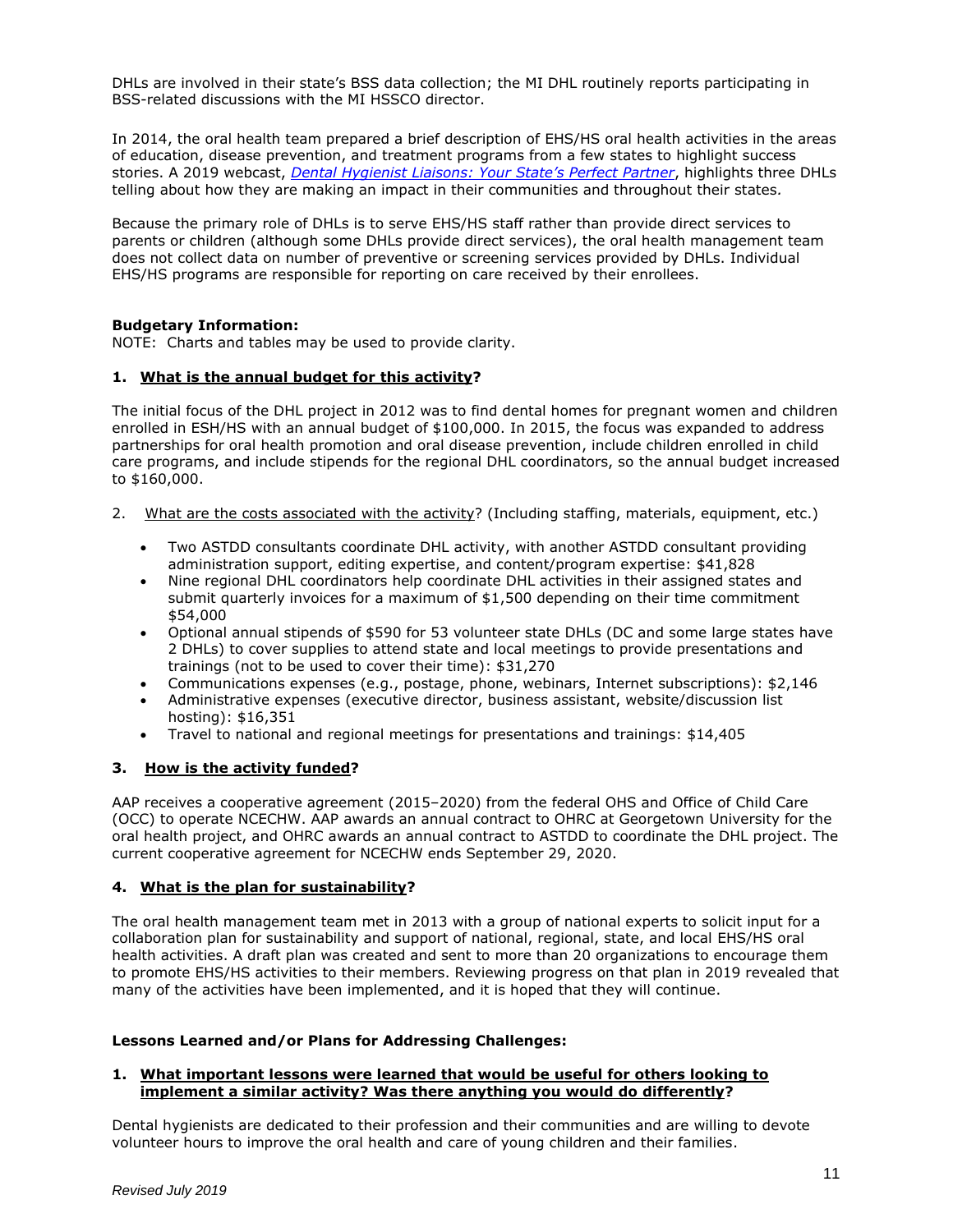- The DHL network has effectively collaborated and serves as a crucial link between EHS/HS and the child care community and the oral health community (including state oral health programs, dental clinics/offices, and CHCs). For children enrolled in EHS/HS and child care programs, a systems approach for oral health services is crucial. There must be an oral health professional reaching out to EHS/HS and child care programs who will facilitate a process for oral health assessment, prevention, and referrals with follow-up to dental homes. Collaborating with HS regional health specialists is key to successfully training health managers about oral health needs for pregnant women, infants, and children and providing consistent messaging to educate pregnant women and parents.
- DHLs are more successful in broadly disseminating information in states where strong relationships can be developed with the directors of HSSCO, the state HSA, and state oral health coalitions.
- TA/T provided by the regional DHL coordinators has increased state DHL activities and decreased DHL turnover. DHLs within each region are encouraged to collaborate and share ideas.
- Key quotes from DHLs about the most rewarding aspects of serving as a DHL:
	- $\circ$  "Seeing HS programs incorporate what we're teaching into their daily curriculum and telling me they feel more confident to talk to parents."
	- o "Knowing I can be an educational resource."
	- o "Hands on teaching with the children."
	- $\circ$  "Being a leader in dental hygiene community and helping HS families."
	- $\degree$  "Helping programs find ways to meet the oral health needs of their enrollees."
	- $\circ$  "Connecting with community partners and improving access to oral health."

### **2. What challenges did the activity encounter and how were those addressed?**

Initially, getting approval to share information and resources (publications, presentation slides) was time-consuming due to the review process by the national center's federal steering committee to ensure that only accurate and consistent messages were provided to EHS/HS programs. After operating the oral health projects for several years, numerous resources have been developed and are readily available to use. Also, long-term stability in OHRC staff and ASTDD consultants has created trust and credibility from AAP and the federal steering committee. The DHL project has been recognized by OHS and AAP as an exemplary model of collaboration. In 2019, the DHLs received a letter and certificate of appreciation from OHS director, Deborah Bergeron, who also recognized the DHLs on her vlog.

Over the seven years of the DHL project, recruitment, orientation, and training DHLs has been time consuming, but generally turnover rates have been low. ADHA has been helpful in recruitment efforts and in highlighting the importance of DHLs and recognizing their accomplishments. Since assigning regional DHL coordinators, DHL turnover has decreased dramatically. The regional DHL coordinators provide direct orientation, training, and mentorship to the state DHLs.

The most common challenges reported by the DHLs are limited time and resources. DHLs are volunteers, most with full-time jobs, so they often are faced with competing priorities. Sustainability is a concern when the projects relies on volunteers; therefore, it is important that DHL activities are not overly time consuming. Many of the DHLs who work in public health are able to more easily align their DHL role with their work.

Another challenge is having one DHL cover an entire state. Several large states, such as Texas, have overcome this challenge by recruiting dental hygienists from ADHA local components to volunteer in their local area. Other DHLs collaborate with dental hygiene students.

Key quotes from DHLs about some of the challenges:

- "Convincing the local HS teachers of the usefulness of the resources, education, and services."
- "Recognition of the DHL role on a state level and the importance of oral health with nonhealth-care providers."
- "It is very challenging as a clinically practicing hygienist to find the time to go to meetings/events because they are often scheduled during my normal work hours."
- "Lots of HS staff turnover, which requires starting over, losing contacts and repeating educational components."
- "Having someone ask me about access for their students and not being able to help them find providers who accept the Medicaid card."